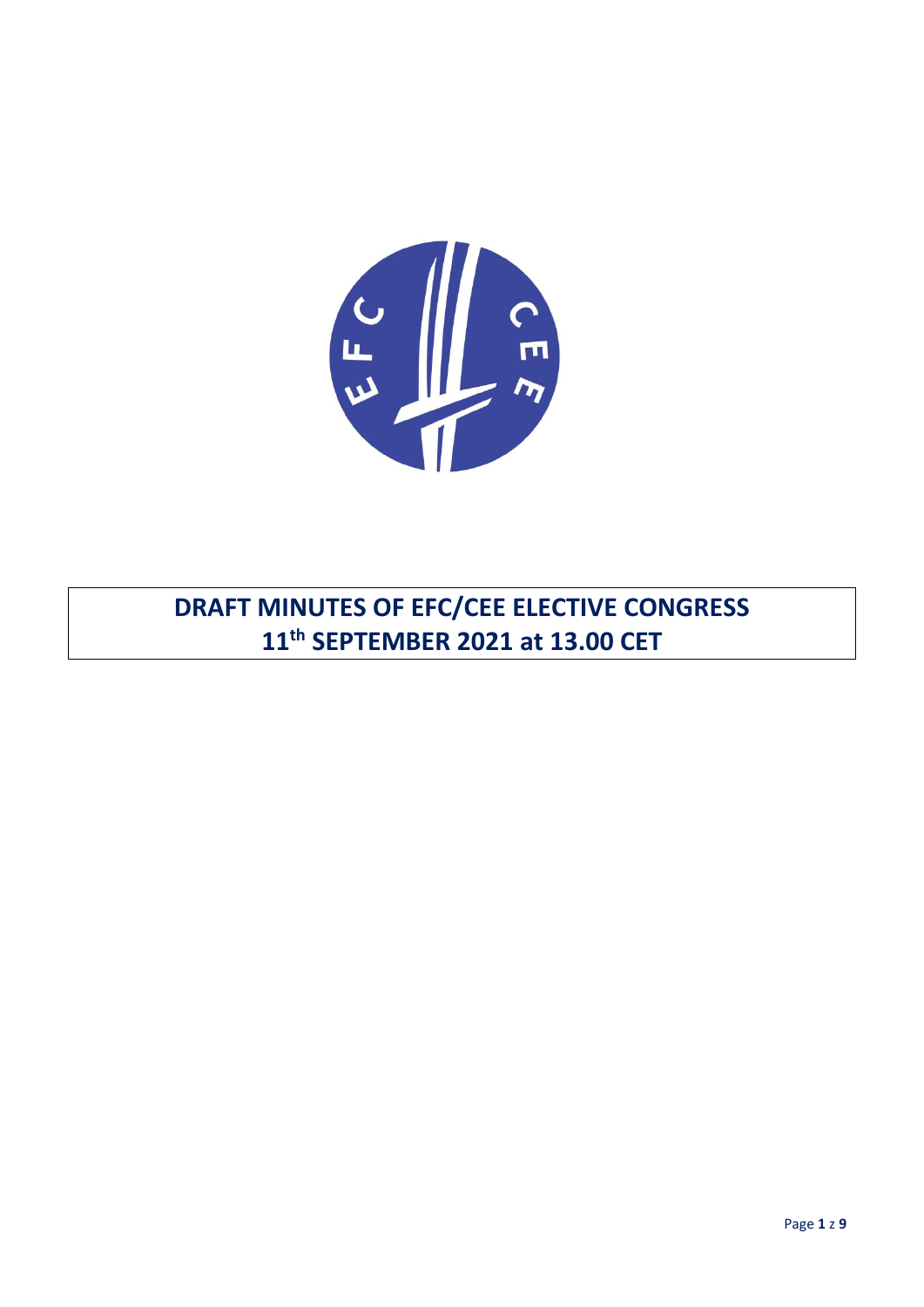# **AGENDA**

| 1. Welcome address of the President                                |  |  |  |  |
|--------------------------------------------------------------------|--|--|--|--|
| 2. Validation of federations present and proxies                   |  |  |  |  |
| 3. Electoral Bureau designation and determination of powers        |  |  |  |  |
| 4. Presentation of the program of the candidate for the presidency |  |  |  |  |
| <b>5. President's Election</b>                                     |  |  |  |  |
| 6. Address of the newly elected President                          |  |  |  |  |
| <b>7. Executive Committee's Elections</b>                          |  |  |  |  |
| 8. Results of the elections                                        |  |  |  |  |
| 9. Meeting of the newly elected Comex                              |  |  |  |  |
| 10. President's speech about functions in Comex                    |  |  |  |  |
| 11. Closure                                                        |  |  |  |  |

## **1. Welcome address of the President**

President Stanislav Pozdnyakov welcomed everyone and wished everyone good luck in the elections to the EFC Executive Committee. Then he gave the floor to Secretary General.

## **2. Validation of federations present and proxies**

Secretary General read all countries in alphabetic order and asked delegates to confirm their presence when they hear their country called.

| $N^{\circ}$    | <b>FEDERATION</b>     | <b>Date</b>                    | <b>Votes</b>   |
|----------------|-----------------------|--------------------------------|----------------|
| 1              | <b>ARMENIA</b>        | <b>Present physically</b>      | 1              |
| $\overline{2}$ | <b>AUSTRIA</b>        | PROXY TO GERMANY               |                |
| 3              | <b>AZERBAIJAN</b>     | <b>Present physically</b>      | 1              |
| 4              | <b>BELGIUM</b>        | Present on-line                | 1              |
| 5              | <b>BELARUS</b>        | <b>Present physically</b>      | 1              |
| 6              | <b>BULGARIA</b>       | <b>Present physically</b>      | 1              |
| $\overline{7}$ | <b>CROATIA</b>        | <b>Present physically</b>      | 1              |
| 8              | <b>CYPRUS</b>         | Present on-line                | 1              |
| 9              | <b>CZECH REPUBLIC</b> | Present physically             | $\overline{2}$ |
| 10             | <b>DENMARK</b>        | Present on-line                | 1              |
| 11             | <b>SPAIN</b>          | Present physically             |                |
| 12             | <b>ESTONIA</b>        | Present physically<br>1        |                |
| 13             | <b>FINLAND</b>        | <b>Present physically</b>      | 1              |
| 14             | <b>FRANCE</b>         | <b>Present physically</b>      | $\overline{2}$ |
| 15             | <b>GREAT BRITAIN</b>  | Present on-line                |                |
| 16             | <b>GEORGIA</b>        | <b>Present physically</b><br>1 |                |
| 17             | <b>GERMANY</b>        | <b>Present physically</b>      | $\overline{2}$ |
| 18             | <b>GREECE</b>         | <b>Present physically</b><br>1 |                |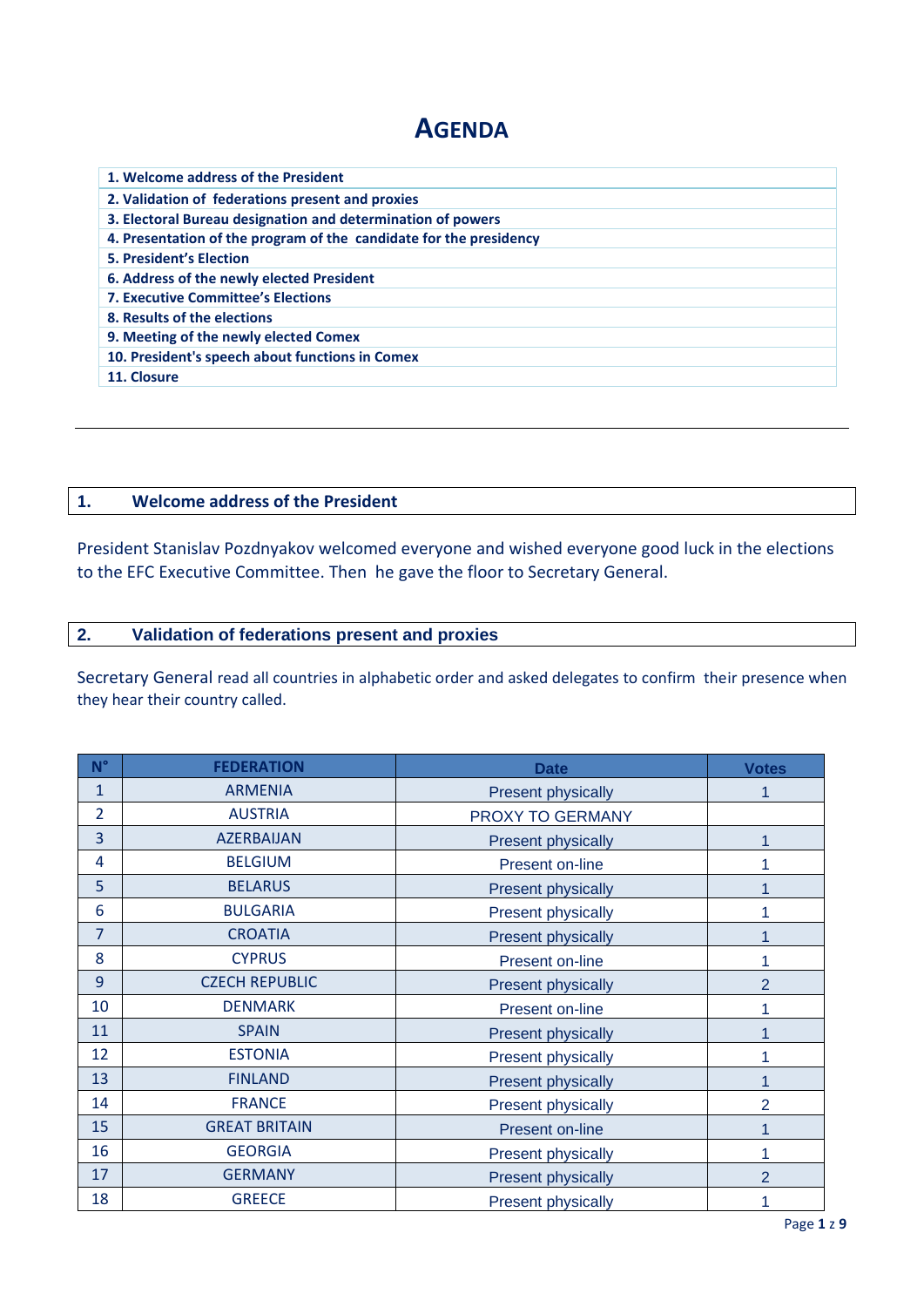| 19 | <b>HUNGARY</b>         | <b>Present physically</b>                   | 1  |
|----|------------------------|---------------------------------------------|----|
| 20 | <b>IRELAND</b>         | <b>Present physically</b>                   |    |
| 21 | <b>ICELAND</b>         | <b>Present physically</b>                   |    |
| 22 | <b>ISRAEL</b>          | <b>Present physically</b>                   |    |
| 23 | <b>ITALY</b>           | <b>Present physically</b>                   |    |
| 24 | <b>LATVIA</b>          | <b>Present physically</b>                   |    |
| 25 | <b>LITHUANIA</b>       | <b>Present physically</b>                   |    |
| 26 | <b>LUXEMBOURG</b>      | <b>Present physically</b><br>1              |    |
| 27 | <b>MOLDOVA</b>         | <b>Present physically</b><br>1              |    |
| 28 | <b>NORTH MACEDONIA</b> | Present physically                          | 1  |
| 29 | <b>MALTA</b>           | Present on-line                             |    |
| 30 | <b>MONACO</b>          | PROXY TO FRANCE                             |    |
| 31 | <b>NETHERLANDS</b>     | <b>Present physically</b>                   | 1  |
| 32 | <b>NORWAY</b>          | Present on-line                             |    |
| 33 | <b>POLAND</b>          | <b>Present physically</b>                   | 1  |
| 34 | <b>PORTUGAL</b>        | Present on-line                             | 1  |
| 35 | <b>ROUMANIA</b>        | <b>Present physically</b>                   |    |
| 36 | <b>RUSSIA</b>          | <b>Present physically</b>                   |    |
| 37 | <b>SLOVENIA</b>        | Absent                                      |    |
| 38 | <b>SERBIA</b>          | <b>Present physically</b><br>1              |    |
| 39 | <b>SWITZERLAND</b>     | <b>Present physically</b>                   |    |
| 40 | <b>SLOVAKIA</b>        | PROXY TO CZECH REPUBLIC                     |    |
| 41 | <b>SWEDEN</b>          | <b>Present physically</b><br>$\overline{1}$ |    |
| 42 | <b>TURKEY</b>          | 1<br><b>Present physically</b>              |    |
| 43 | <b>UKRAINE</b>         | <b>Present physically</b>                   |    |
|    |                        |                                             | 42 |

Jacek Slupski announced that from 43 entitled to participate in the EFC Ordinary Congress, 42 were present or represented, which means that 42 of all full members participate in the Congress.

# **3. Electoral Bureau designation and determination of powers**

SG informed that the Executive Committee recommends the same composition of the Electoral Bureau as was approved during Ordinary Congress :

- 1. Elena Grishina EFC Media Manager, **Chair**
- 2. Julius Kralik EFC Sport Director
- 3. Veronica Gonczarova Second delegate of the Fencing Federation of LUX, without voting rights.

SG opened the vote. After the vote was closed a total of 38 valid votes in favour were registered. **It means that the proposed composition of the Electoral Bureau was approved by the Congress.**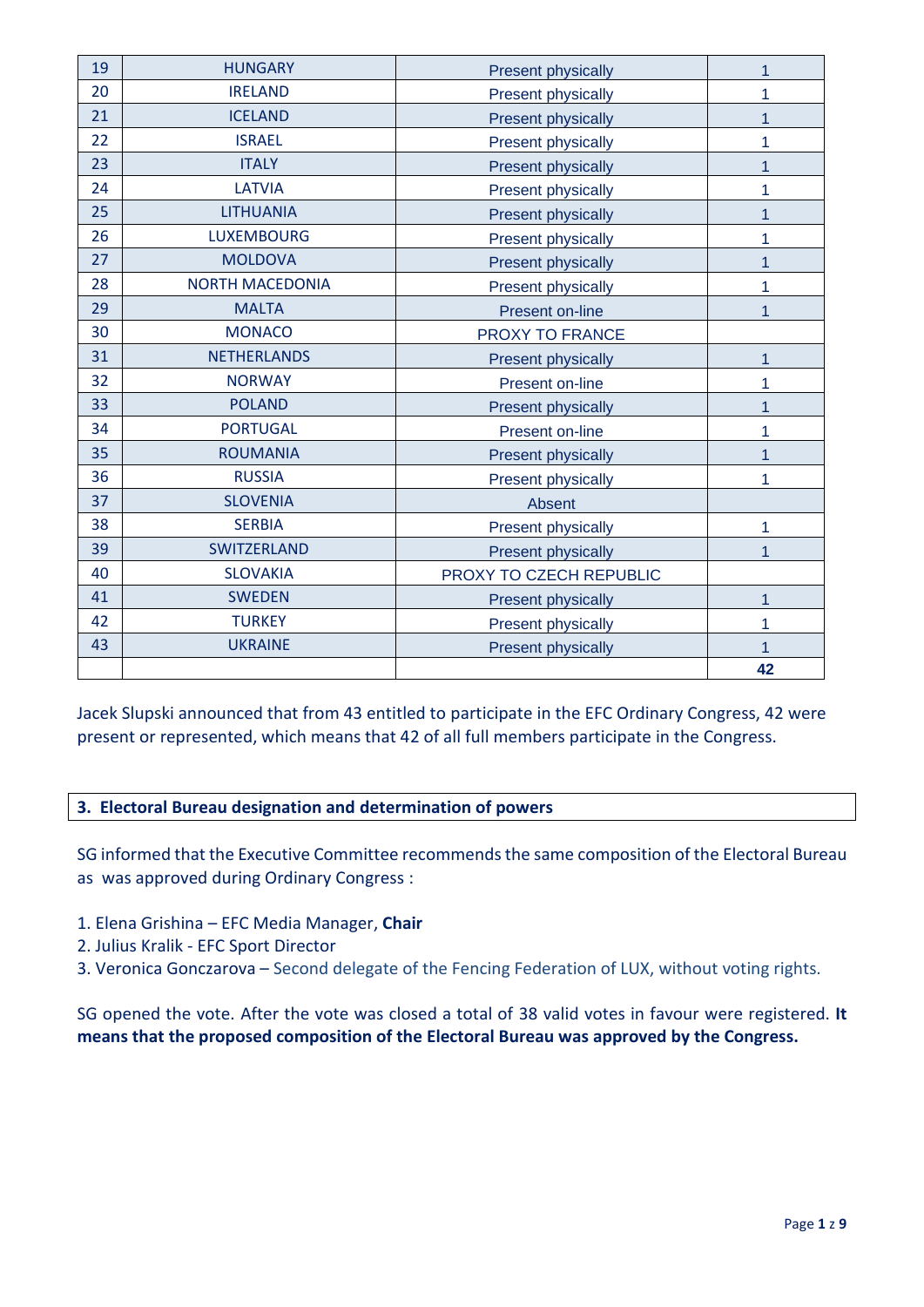## **4. Presentation of the program of the candidate for the presidency**

Secretary General gave the floor to the candidate Stanislav Pozdnyakov.

During his presentation he explained that " during the last 4 years we have all experienced – our strategy has been embraced and given fruit".

He said "**our" strategy** because through the years of his Presidency and work under **your** guidance the Program accepted at the previous Elective Congress has been gradually improved and updated – **thanks to your active involvement and commitment of the Board members**.

He pointed out that team work is key for the common accomplishments and integrity. When a team becomes a family – nothing is impossible.

He emphasized that "we have resources, we have passion, and I see it in the eyes of every fencingfriend and colleague – cooperation with the fencing community and primary attention to our Member-Federations make us stronger than ever."

"The future of our Confederation and fencing in Europe is to be entrusted to those who will lead our fencing family on – to sustainable, innovative, and media-friendly development".

He stated "It is a great honor to be a candidate for the EFC Presidency now with you all present here in person or virtually".

"The best way to predict our future is to create it. Let's create it **together".**

At the and he handed over the floor to SG.

#### **5. President's election**

Because Stanislav Pozdnyakov was the sole candidate for position of EFC President, on the recommendation of Jacek Slupski EFC Congress elected unanimously Stanislav Pozdnyakov for the next term of office by standing applause.

#### **6. Address of the newly elected President**

Stanislav Pozdnyakov thanked the Congress for support and he wished good luck to all candidates before elections to the EFC Executive Committee.

#### **8. Executive Committee's Elections**

SG informed that within 1 minute all voting delegates will receive a link for elections to the Executive Committee elections.

He informed that for this voting there will be more time (up to 5 minutes) to carefully check the list of candidates and send the votes. SG opened the vote.